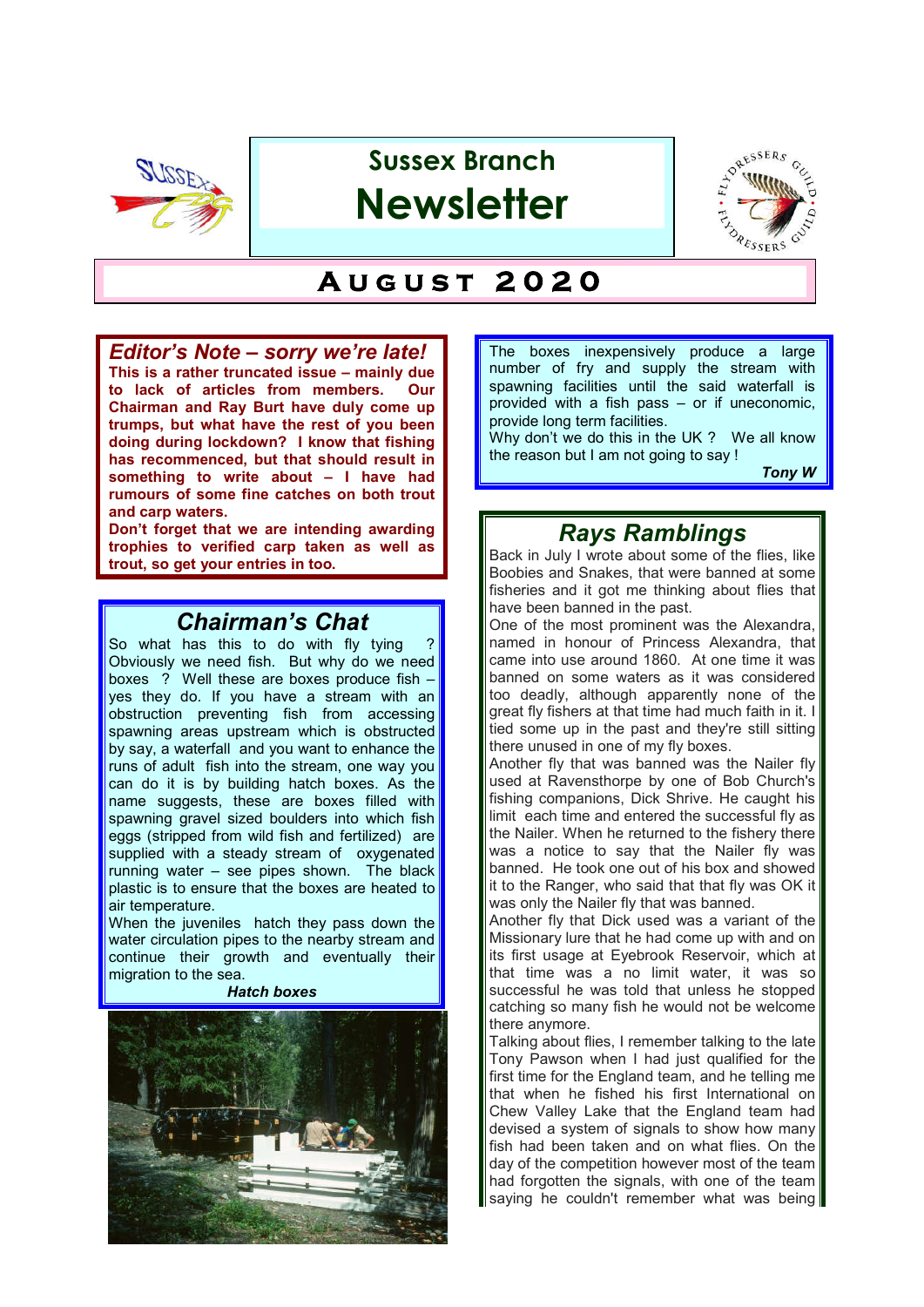signalled by another team member until his Scottish boat partner informed him that he was being signalled to say that two had been caught on a Soldier Palmer!

When I was with the Weald of Kent team we had other names for flies. One I remember was a large eyed Booby pattern that we called the Receptionist. It was so named by one of the team who worked in an office where the receptionist was a rather well endowed lady.

Another fly that we used was a version of a Cat's Whisker, scaled down to International Rules size, that we called, rather too obviously, the Pussy.

A similar thing occurred when I joined the Bewl team. We were due to fish Pitsford for two days and I picked up a team member in Bromley to travel up. It was in the days before SatNavs and on the way we saw a lot of Northampton that we had no need to see. Anyway on our practice day my travelling companion had great success with a certain pattern and it was rather sarcastically called the Navigator - a name that has stuck to this day.

There was also a wet and windy day on Rutland in a Benson and Hedges International Final when one of my team members was doing rather well. I asked him what the fish were coming to and he called out what sounded like a Norman. Eventually I cottoned on to the fact that it was a Cormorant and again the name stuck.

*Ray Burt*

# **From Sally and Roy Page**

Hi guys - We're in!

We got a lot of meadow to mow and lots of other stuff to take care of, but we can't head out anyway for another week, as we thought we should isolate for 14 days before going.



Just need more food tomorrow though, so will mask up and head into town, about 12 miles away, and that's all. 2 other neighbours seem great, at a distance, one already dropped off a dozen eggs – nice!

Views are stunning, but weather can be interesting....

Went for a bike ride today, its not flat that's for sure! But weather has been great, and then not so much too, all seasons in the day. Here's some pics.





Love to all, take care and stay safe Come see us soon

*Sal and Roy*

## **Use of metals in trout flies**. *By John Plowman*

I have just finished reading my latest FDG magazine where an article on using tungsten powder sink a fly is included. The idea and the suggested technique are admirable but one of the claims is totally incorrect. "Tungsten is three times as heavy as lead"

 In order to compare the weights of different substances an agreed volume is used. This is a 1cm cube. The weight of a 1cm cube is called the density of the material. For water its density is 1g/cm $^3$  and for the heaviest material on earth – a platinum like metal called osmium- its density is  $22$ g/cm<sup>3</sup>.

For lead the value is 11.3 and for tungsten it is 19.3.

However, it is not the weight of an object alone that controls its rate of fall in water. The natural buoyancy caused by the water and the friction as the object slips through the water will also slow its rate of descent.